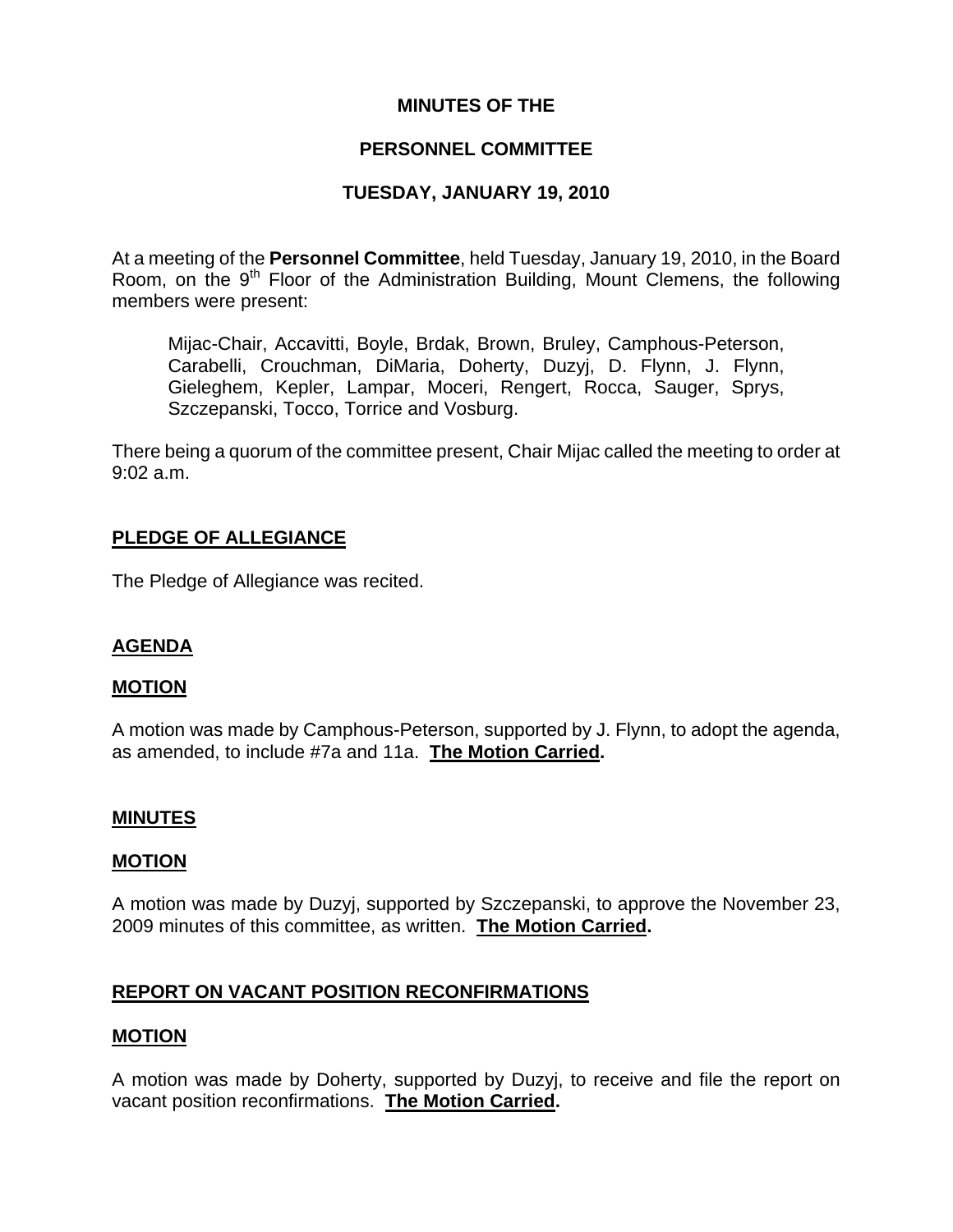# **RECLASSIFICATION OF TWO MORGUE ATTENDANT POSITIONS TO MORGUE SPECIALISTS IN THE HEALTH DEPARTMENT**

### **COMMITTEE RECOMMENDATION – MOTION**

A MOTION WAS MADE BY CAMPHOUS-PETERSON, SUPPORTED BY SAUGER, TO RECOMMEND THAT THE BOARD OF COMMISSIONERS APPROVE THE RECLASSIFICATION OF TWO MORGUE ATTENDANT POSITIONS TO MORGUE SPECIALIST AT THE MACOMB COUNTY HEALTH DEPARTMENT. **THE MOTION CARRIED.** 

# **RECONFIRMATION OF SENIOR RESOURCE ADVOCATE VACANCY/SENIOR CITIZEN SERVICES**

# **COMMITTEE RECOMMENDATION – MOTION**

A MOTION WAS MADE BY DOHERTY, SUPPORTED BY ROCCA, TO RECOMMEND THAT THE BOARD OF COMMISSIONERS APPROVE RECONFIRMATION OF THE FOLLOWING VACANCY:

ONE SENIOR RESOURCE ADVOCATE SENIOR CITIZEN SERVICES

# **THE MOTION CARRIED.**

# **WAIVER OF REQUIREMENT IN SECTION 1.1 IN PERSONNEL MANUAL RESTRICTING ALL APPLICATIONS AND CLERICAL TEST SCORES TO A ONE YEAR VALIDATION PERIOD**

# **COMMITTEE RECOMMENDATION – MOTION**

A MOTION WAS MADE BY SPRYS, SUPPORTED BY SZCZEPANSKI, TO RECOMMEND THAT THE BOARD OF COMMISSIONERS APPROVE A WAIVER OF THE REQUIREMENT IN SECTION 1.1 OF THE PERSONNEL MANUAL RESTRICTING ALL APPLICATIONS AND CLERICAL TEST SCORES TO A ONE YEAR VALIDATION PERIOD.

The following commissioners spoke: Vosburg, Doherty and Duzyj.

Chair Mijac called for a vote on the motion and **THE MOTION CARRIED.**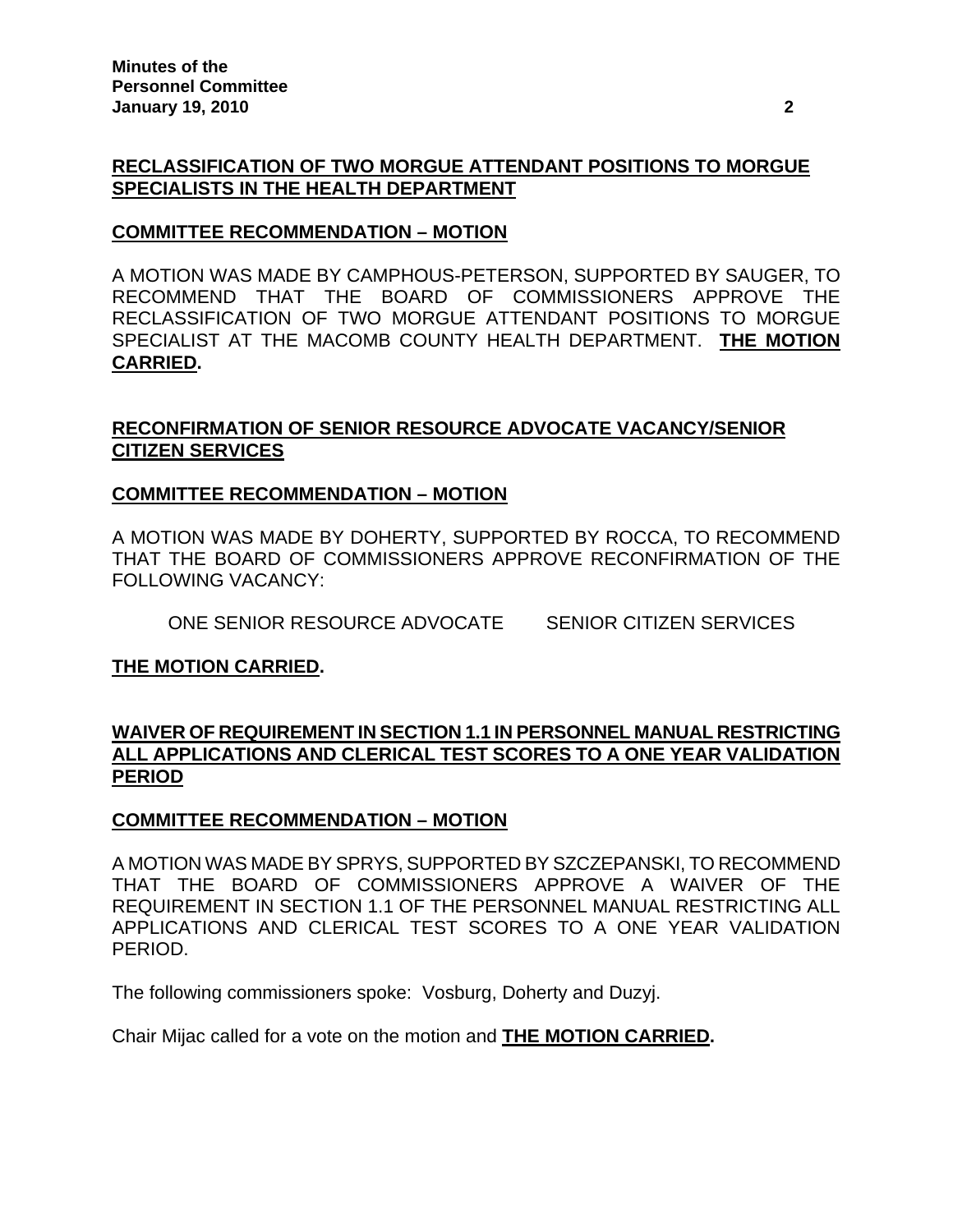# **APPROVAL OF ADJUSTMENTS TO THE PERSONNEL MANUAL DUE TO AMENDMENTS MADE TO THE FAMILY MEDICAL LEAVE ACT**

# **COMMITTEE RECOMMENDATION – MOTION**

A MOTION WAS MADE BY DOHERTY, SUPPORTED BY CAMPHOUS-PETERSON, TO RECOMMEND THAT THE BOARD OF COMMISSIONERS APPROVE ADJUSTMENTS TO THE PERSONNEL MANUAL DUE TO AMENDMENTS MADE TO THE FAMILY MEDICAL LEAVE ACT AS OUTLINED IN A JANUARY 8, 2010 CORRESPONDENCE FROM THE PROGRAM DIRECTOR-PERSONNEL SERVICES. **THE MOTION CARRIED.** 

# **CORRECTION TO AGENDA ITEM FROM NOVEMBER, 2009 MEETING/INCORRECT EFFECTIVE DATE FOR RECLASSIFICATION IN VETERANS SERVICES DEPARTMENT**

# **COMMITTEE RECOMMENDATION – MOTION**

A MOTION WAS MADE BY LAMPAR, SUPPORTED BY TORRICE, TO RECOMMEND THAT THE BOARD OF COMMISSIONERS APPROVE A CORRECTION TO AN AGENDA ITEM FROM THE NOVEMBER, 2009 MEETING: CORRECT EFFECTIVE DATE FOR RECLASSIFICATION OF TYPIST CLERK POSITION IN VETERANS SERVICES DEPARTMENT SHOULD BE MAY 6, 2009.

The following commissioner spoke: Doherty.

Chair Mijac called for a vote on the motion and **THE MOTION CARRIED.**

# **CURRENT LAYOFF LIST**

# **MOTION**

A motion was made by Torrice, supported by Boyle, to receive and file the current layoff list. **The Motion Carried.** 

# **RECOMMENDATION FROM 1-14-10 MEETING OF AD HOC COMMITTEE TO REVIEW DROP**

# **COMMITTEE RECOMMENDATION – MOTION**

A MOTION WAS MADE BY TOCCO, SUPPORTED BY BOYLE, TO RECOMMEND THAT THE BOARD OF COMMISSIONERS APPROVE THE ELIMINATION OF THE DEFERRED RETIREMENT OPTION PLAN (DROP) FOR NON-UNION EMPLOYEES EFFECTIVE JANUARY 21, 2010.

The following commissioners spoke: Duzyj, Vosburg, Brdak, Tocco, Rengert, J. Flynn and Bruley.